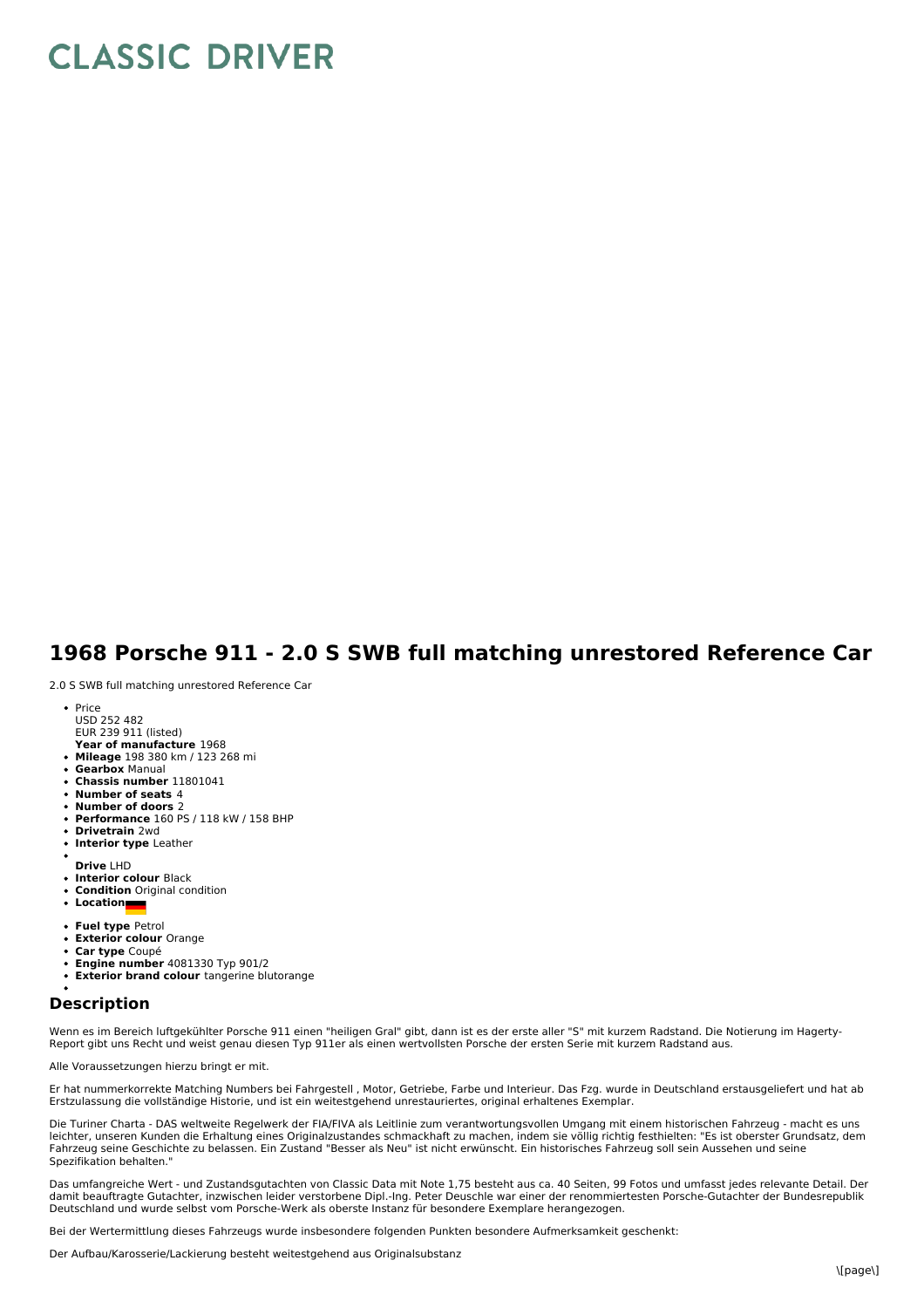Die Erstauslieferung erfolgte laut vorliegender Dokumente im Inland

Für das Fahrzeug liegt ein FIVA-Pass mit der Nummer 013452 vom 20.03.1999 vor

Auszug aus seinem Gutachten: "Wie die meisten Fahrzeuge der 60er Jahre war auch der damalige Porsche 911 nur unzureichend gegen Korrosion geschützt. Aus diesem Grund sind heute umrestaurierte Fahrzeuge mit original erhaltenen Karosserien nur extrem selten verfügbar. Im Regelfall sind die Karosserien verfügbarer Fahrzeuge "mehr oder weniger" fachmännisch saniert /restauriert."

Sie können sich sicher vorstellen, daß wir im Laufe der Jahrzehnte wirklich viele Porsche gesehen haben. Wir kennen jedoch tatsächlich keine 5 vergleichbare Fahrzeuge mit kurzem Radstand der ersten Bauserie bis 1968, die sich sowohl technisch wie optisch in diesem außergewöhnlich gut erhaltenen Zustand befinden, ohne je wirklich restauriert worden zu sein.

Alle zustands-und werterhaltenden Maßnahmen der letzten Jahrzehnte sind zweifelsfrei dokumentiert in Form von Rechnungen der ausführenden Betriebe, in Form von Aufzeichnungen der insgesamt 4 Besitzer, und schließlich in Form von Bildmaterial. Die originale Bordmappe mit Scheckheft, die originalen Schlüssel und weitere, begehrenswerte Details sind vorhanden und gehören zum Fahrzeug.

Die Lackschicht-Dickenmessung ergibt rund 50 % originalen Werks-Lackauftrag, inzwischen weit über 50 Jahre.

Innerhalb der letzten 30000 km fanden neben der üblichen Wartungsarbeiten im Wesentlichen eine Motor- sowie Getrieberevision statt. Hierzu liegen ebenfalls die einzelnen Rechnungen der Arbeit und Teile vor. Selbstverständlich wurde kein technisches Bauteil wie Bremsen, Fahrwerk und dergleichen vernachlässigt und wurde bei Bedarf ebenso überholt/revidiert.

ein weitgehend authentischer, "kurzer" S mit diesen Eckdaten, diesem Zustand, und vor allem dieser Historie dürfte die vielgesuchte, aber kaum mehr zu findende Nadel im Heuhaufen bedeuten. Wir empfehlen dieses Fahrzeug daher jedem ernsthaften Sammler zur Vervollständigung seiner Preziosen. Das Fahrzeug befindet sich dennoch in technischer Hochform und kann für jede Gelegenheit zum Fahren genutzt werden.

Einen "S" der ersten Serie mit dem vergleichsweise winzigen 2,0 ltr- Boxermotor, seinen ab Werk verbauten Vergasern und den werkseitig bestückten Nockenwellen sollte jeder Porsche-Fan einmal im Leben bewegt haben. Das Klangbild dieses Triebwerks unterscheidet sich von allen weiteren, jemals<br>gebauten 6-Zylindern und spricht seine ganz eigene, deutliche Sprache. Sein legendären 2-Liter Motor von allen anderen Porsche-Boxermotoren wohltuend unterscheidet.

#### Porsche pur eben.

Jede Fahrt damit wirkt inspirierend und erfrischend zugleich. Wir erwarten konkrete Interessenten nach Terminvereinbarung gerne zu Besuch, um sich selbst ein Bild unserer Schilderungen zu diesem besonderen Porsche zu machen.

#### Mit allerbesten Empfehlungen

Ihr DLS Team

If there is a "holy grail" in the field of air-cooled Porsche 911s, then it is the first of all "S" with a short wheelbase. The listing in the Hagerty Report proves us right and identifies precisely this type of 911 as one of the most valuable Porsche of the first series with a short wheelbase.

#### It has all the prerequisites for this.

It has matching numbers for chassis, engine, transmission, color and interior. The Fzg. was first delivered in Germany and has from first registration the complete history, and is a largely unrestored, original preserved specimen.

The Turin Charter - THE worldwide set of rules of the FIA/FIVA as a guideline for the responsible handling of a historic vehicle - makes it easier for us to make the preservation of an original condition palatable to our customers by stating quite correctly: "It is the highest principle to leave the vehicle its history. A "better than new" condition is not desired. A historic vehicle should retain its appearance and specification."

The comprehensive value and condition report from Classic Data available to us with a grade of 1.75 consists of approximately 40 pages, 99 photos and covers every relevant detail. The appraiser commissioned with this, Dipl.-Ing. Peter Deuschle, now sadly deceased, was one of the most renowned Porsche appraisers in the Federal Republic of Germany and was even called upon by the Porsche factory as the highest authority for special specimens.

In determining the value of this vehicle, special attention was paid to the following points in particular:

The bodywork/paint consists largely of original substance.

According to the available documents, the first delivery took place in Germany. For the vehicle a FIVA passport with the number 013452 from 20.03.1999 is present

Excerpt from his expert opinion: "Like most vehicles of the 60s, the Porsche 911 of that time was insufficiently protected against corrosion. For this reason,<br>today restored vehicles with original preserved bodies are only professionally refurbished / restored."

As you can imagine, we really have seen a lot of Porsches over the decades. However, we really don't know of 5 comparable short wheelbase cars from the first build series up to 1968 that are in this exceptionally well-preserved condition, both technically and visually, without ever having been truly restored.

All condition and value-preserving measures of the last decades are documented beyond doubt in the form of invoices of the executing companies, in the form of records of the overall 4 owners, and finally in the form of pictorial material. The original on-board folder with checkbook, the original keys and other desirable details are present and go with the vehicle.

The paint thickness measurement shows about 50% original factory paint job, now well over 50 years.

Within the last 30000 km, apart from the usual maintenance work, mainly an engine and transmission revision took place. The individual invoices of the work<br>and parts are also available. Of course, no technical component su necessary.

In short - a largely authentic, "short" S with these key data, this condition, and especially this history should mean the much sought after, but hard to find needle in a haystack. We recommend this vehicle to every serious collector to complete his collection. The vehicle is nevertheless in technical top form and can be used for every opportunity to drive.

Every Porsche fan should have driven an "S" of the first series with the comparatively tiny 2.0 ltr boxer engine, its carburetors installed ex works and the factory fitted camshafts once in his life. The sound of this engine differs from all other 6-cylinder engines ever built and speaks its own clear language. Its light-footed revving combined with its low flywheel mass makes a thoroughbred sports engine out of this small powerplant. It is said to have the inimitable singing voice that distinguishes this legendary 2-liter engine in particular from all other Porsche boxer engines.

Pure Porsche.

Every drive with it is both inspiring and refreshing. We are looking forward to welcoming interested parties to visit us by appointment in order to get a firsthand impression of this special Porsche.

With our best regards

Your DLS Team

dls automobile